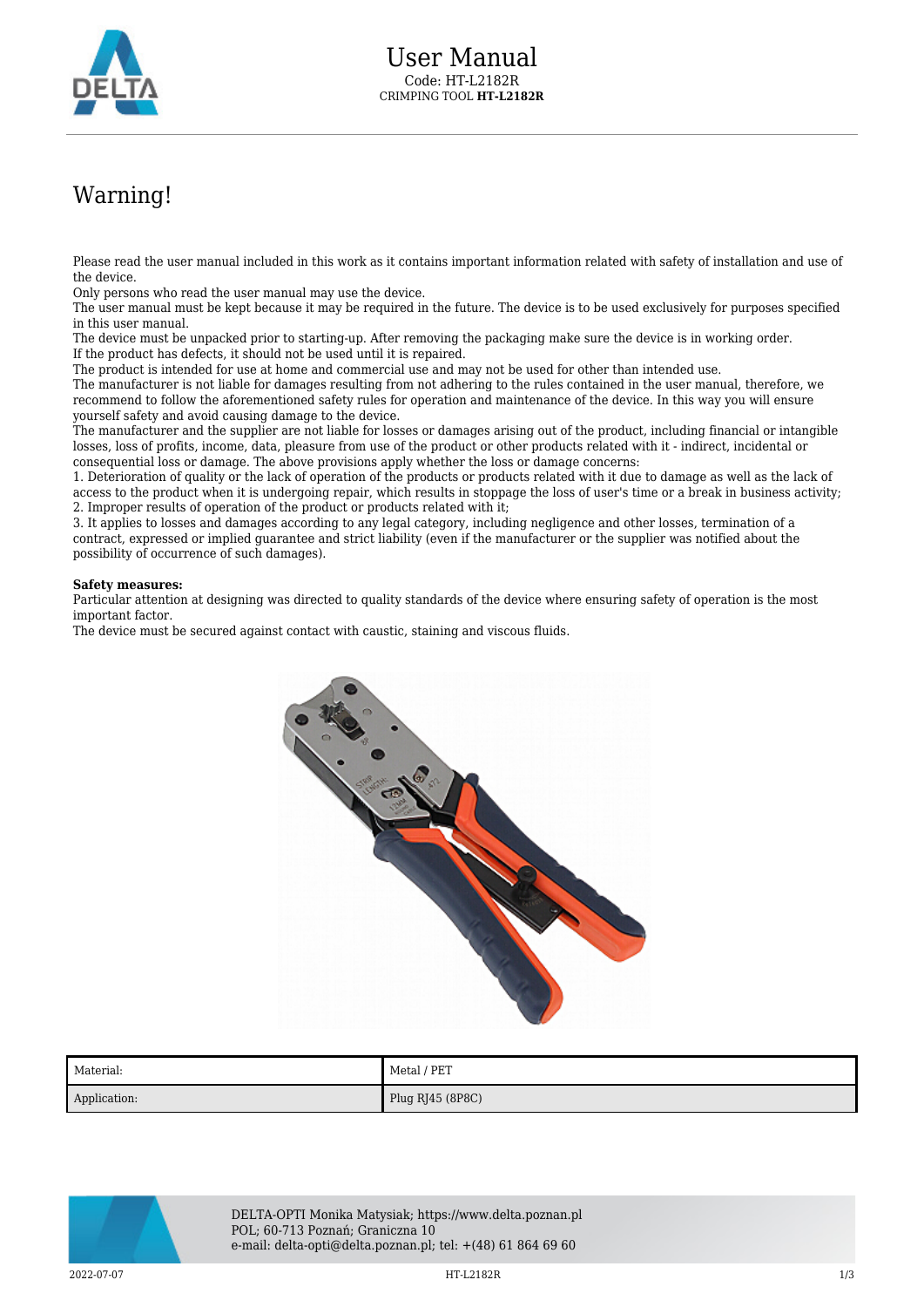

## User Manual Code: HT-L2182R CRIMPING TOOL **HT-L2182R**

| Main features: | • Insulation stripper<br>• Lock crimping return<br>• High durability tool, made from high quality materials |
|----------------|-------------------------------------------------------------------------------------------------------------|
| Weight:        | $0.38$ kg                                                                                                   |
| Dimensions:    | 194 x 70 x 20 mm                                                                                            |
| Guarantee:     | 2 years                                                                                                     |





DELTA-OPTI Monika Matysiak; https://www.delta.poznan.pl POL; 60-713 Poznań; Graniczna 10 e-mail: delta-opti@delta.poznan.pl; tel: +(48) 61 864 69 60

2022-07-07 HT-L2182R 2/3